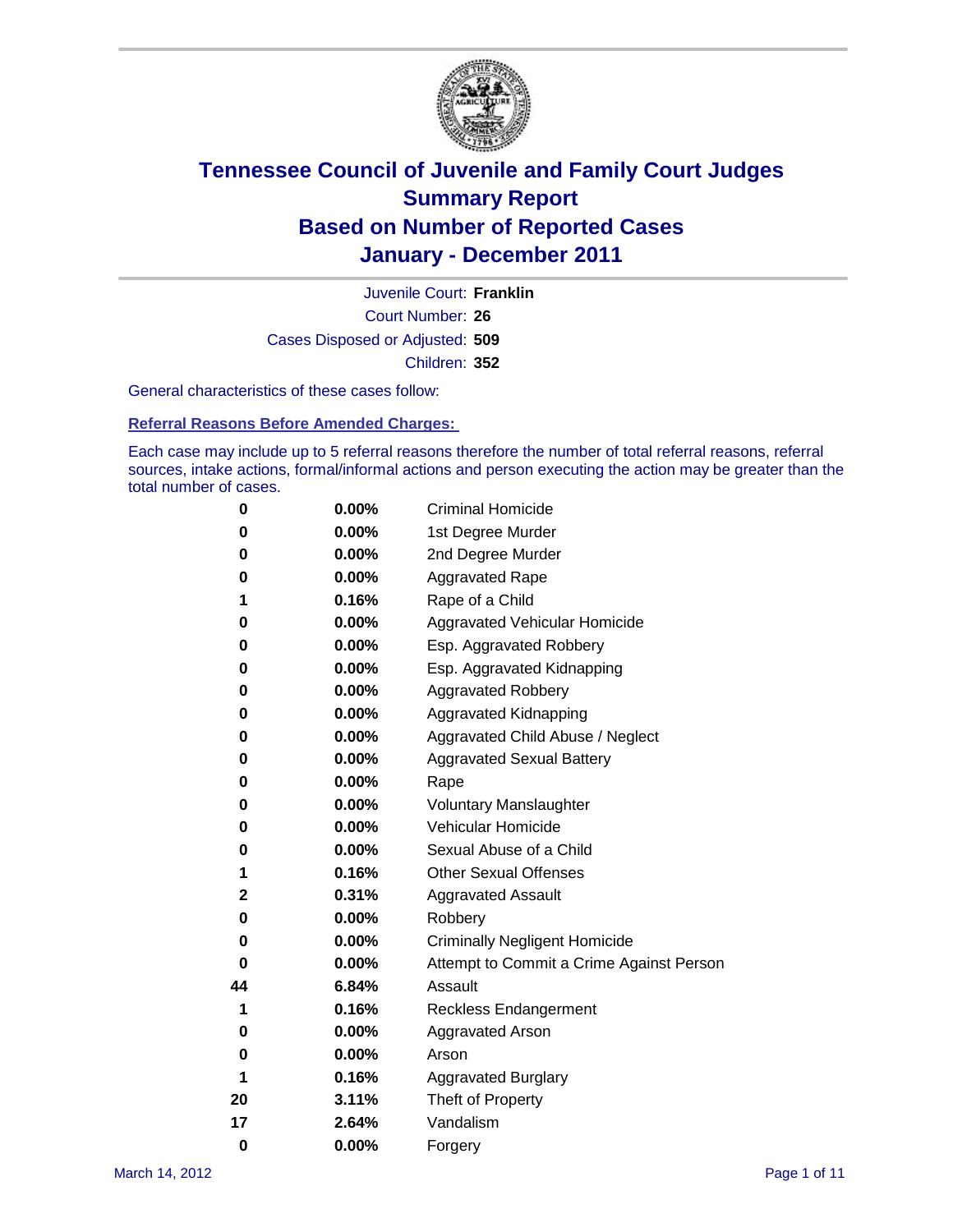

Court Number: **26** Juvenile Court: **Franklin** Cases Disposed or Adjusted: **509** Children: **352**

#### **Referral Reasons Before Amended Charges:**

Each case may include up to 5 referral reasons therefore the number of total referral reasons, referral sources, intake actions, formal/informal actions and person executing the action may be greater than the total number of cases.

| $\pmb{0}$    | 0.00%    | <b>Worthless Checks</b>                                     |
|--------------|----------|-------------------------------------------------------------|
| 0            | 0.00%    | Illegal Possession / Fraudulent Use of Credit / Debit Cards |
| 5            | 0.78%    | <b>Burglary</b>                                             |
| 0            | $0.00\%$ | Unauthorized Use of a Vehicle                               |
| 2            | 0.31%    | <b>Cruelty to Animals</b>                                   |
| $\bf{0}$     | $0.00\%$ | Sale of Controlled Substances                               |
| 16           | 2.49%    | <b>Other Drug Offenses</b>                                  |
| 45           | 7.00%    | Possession of Controlled Substances                         |
| $\mathbf 0$  | $0.00\%$ | <b>Criminal Attempt</b>                                     |
| 3            | 0.47%    | Carrying Weapons on School Property                         |
| 0            | $0.00\%$ | Unlawful Carrying / Possession of a Weapon                  |
| 0            | $0.00\%$ | <b>Evading Arrest</b>                                       |
| 0            | 0.00%    | Escape                                                      |
| 2            | 0.31%    | Driving Under Influence (DUI)                               |
| 36           | 5.60%    | Possession / Consumption of Alcohol                         |
| 0            | 0.00%    | Resisting Stop, Frisk, Halt, Arrest or Search               |
| 0            | $0.00\%$ | <b>Aggravated Criminal Trespass</b>                         |
| 3            | 0.47%    | Harassment                                                  |
| 0            | 0.00%    | Failure to Appear                                           |
| 0            | $0.00\%$ | Filing a False Police Report                                |
| $\mathbf{2}$ | 0.31%    | Criminal Impersonation                                      |
| 30           | 4.67%    | <b>Disorderly Conduct</b>                                   |
| 3            | 0.47%    | <b>Criminal Trespass</b>                                    |
| 5            | 0.78%    | Public Intoxication                                         |
| 0            | $0.00\%$ | Gambling                                                    |
| 191          | 29.70%   | <b>Traffic</b>                                              |
| 0            | $0.00\%$ | Local Ordinances                                            |
| 0            | 0.00%    | Violation of Wildlife Regulations                           |
| $\mathbf{2}$ | 0.31%    | Contempt of Court                                           |
| 16           | 2.49%    | Violation of Probation                                      |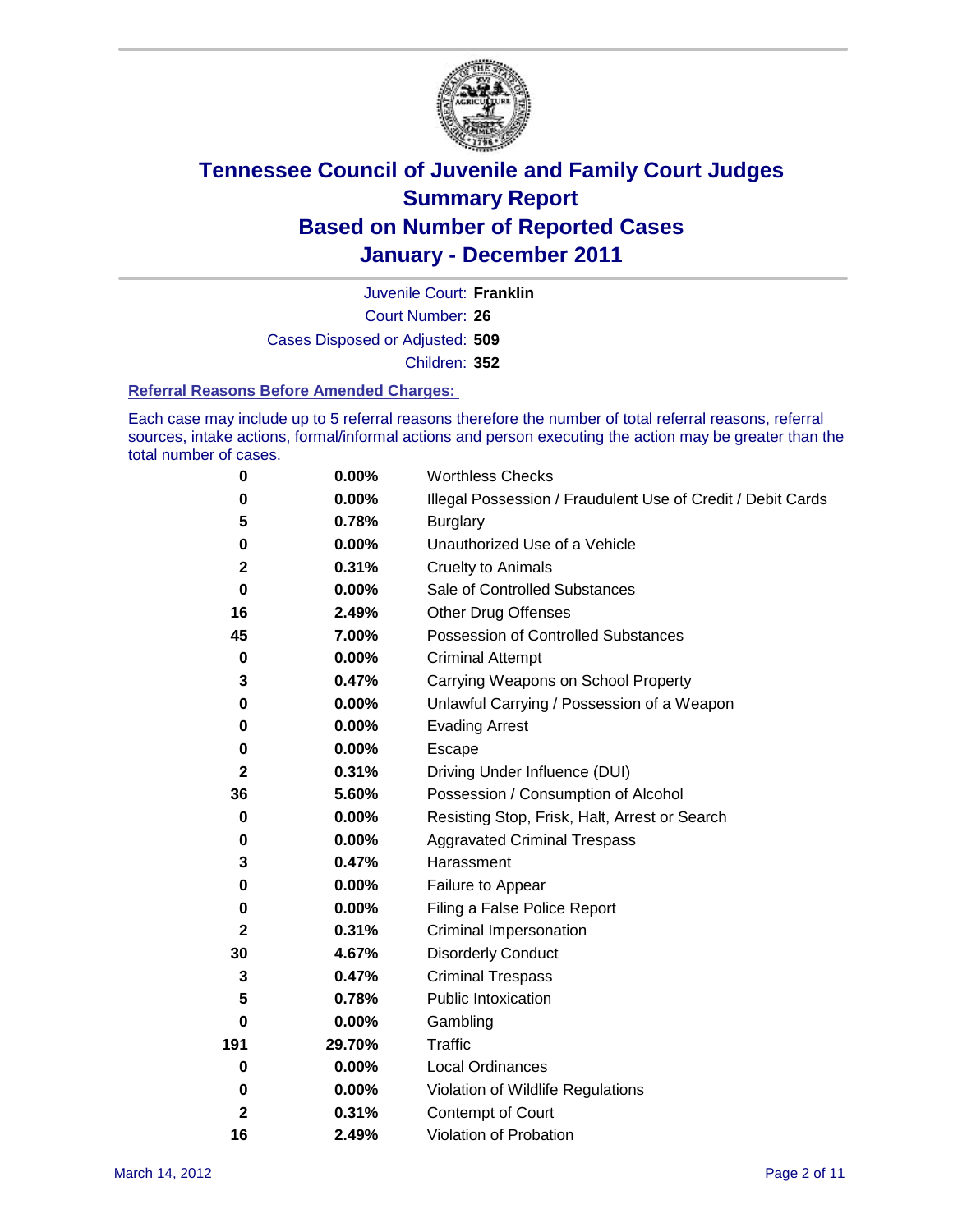

Court Number: **26** Juvenile Court: **Franklin** Cases Disposed or Adjusted: **509** Children: **352**

### **Referral Reasons Before Amended Charges:**

Each case may include up to 5 referral reasons therefore the number of total referral reasons, referral sources, intake actions, formal/informal actions and person executing the action may be greater than the total number of cases.

| 100.00%  | <b>Total Referrals</b>                                                            |
|----------|-----------------------------------------------------------------------------------|
| 0.78%    | Other                                                                             |
| 0.00%    | <b>Consent to Marry</b>                                                           |
| 0.00%    | <b>Request for Medical Treatment</b>                                              |
| 0.00%    | <b>Child Support</b>                                                              |
| 0.00%    | Paternity / Legitimation                                                          |
| 0.00%    | Visitation                                                                        |
| 0.00%    | Custody                                                                           |
| $0.00\%$ | <b>Foster Care Review</b>                                                         |
| 0.00%    | <b>Administrative Review</b>                                                      |
| 0.00%    | <b>Judicial Review</b>                                                            |
| 0.00%    | Violation of Informal Adjustment                                                  |
| 0.00%    | <b>Violation of Pretrial Diversion</b>                                            |
| 0.00%    | <b>Termination of Parental Rights</b>                                             |
| 0.00%    | Dependency / Neglect                                                              |
|          | <b>Physically Abused Child</b>                                                    |
|          | Sexually Abused Child                                                             |
|          | <b>Violation of Curfew</b>                                                        |
|          | Violation of a Valid Court Order                                                  |
|          | Possession of Tobacco Products                                                    |
|          | Out-of-State Runaway                                                              |
|          | Truancy<br>In-State Runaway                                                       |
|          | Unruly Behavior                                                                   |
|          |                                                                                   |
|          | 3.42%<br>11.98%<br>2.64%<br>$0.00\%$<br>8.71%<br>0.00%<br>2.33%<br>0.00%<br>0.00% |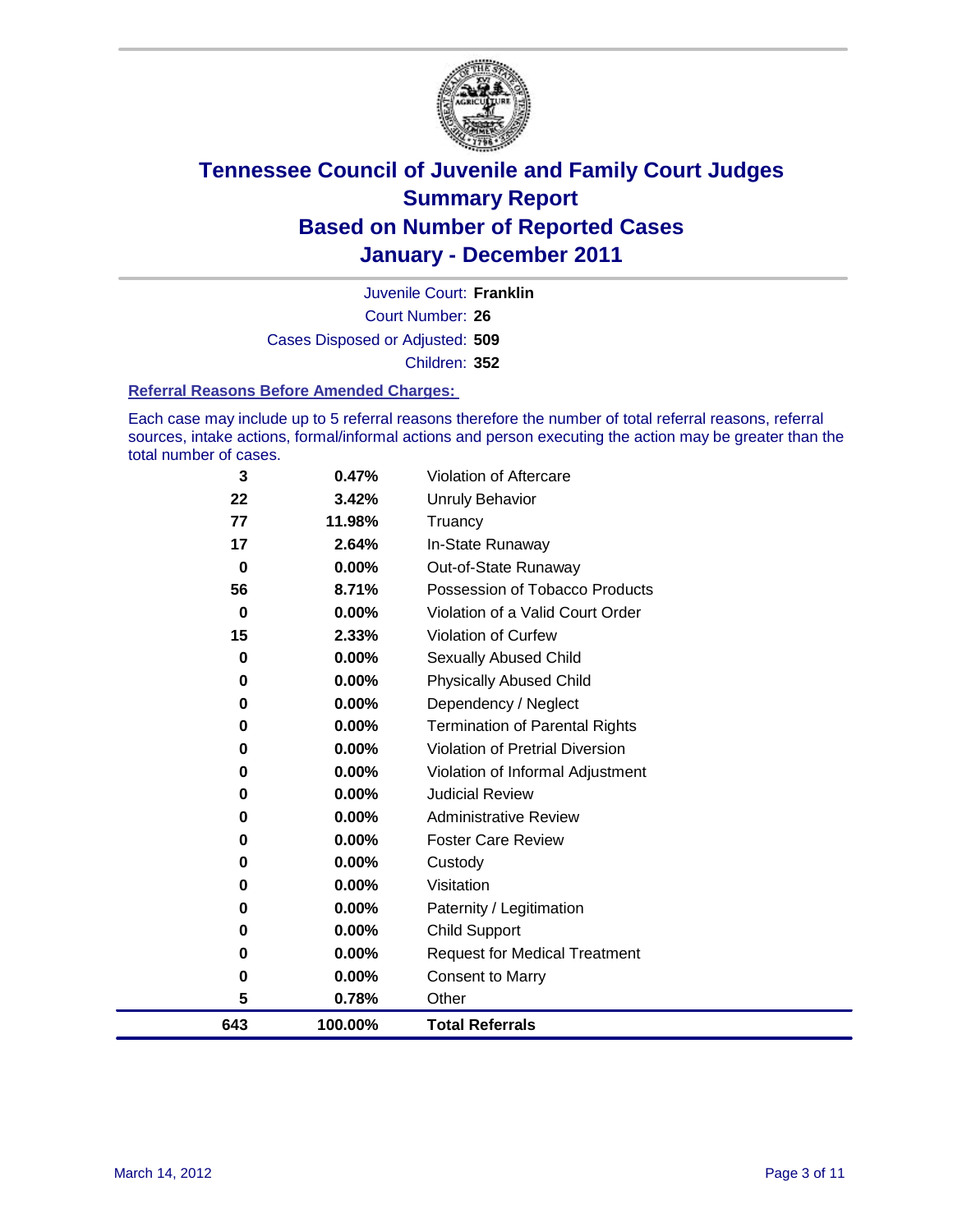

| Juvenile Court: Franklin   |                                 |                                   |  |  |  |
|----------------------------|---------------------------------|-----------------------------------|--|--|--|
|                            | <b>Court Number: 26</b>         |                                   |  |  |  |
|                            | Cases Disposed or Adjusted: 509 |                                   |  |  |  |
|                            |                                 | Children: 352                     |  |  |  |
| <b>Referral Sources: 1</b> |                                 |                                   |  |  |  |
| 395                        | 61.43%                          | Law Enforcement                   |  |  |  |
| 21                         | 3.27%                           | Parents                           |  |  |  |
| 9                          | 1.40%                           | <b>Relatives</b>                  |  |  |  |
| 0                          | 0.00%                           | Self                              |  |  |  |
| 187                        | 29.08%                          | School                            |  |  |  |
| $\bf{0}$                   | $0.00\%$                        | <b>CSA</b>                        |  |  |  |
| 19                         | 2.95%                           | <b>DCS</b>                        |  |  |  |
| $\bf{0}$                   | $0.00\%$                        | <b>Other State Department</b>     |  |  |  |
| $\bf{0}$                   | 0.00%                           | <b>District Attorney's Office</b> |  |  |  |
| $\mathbf{2}$               | 0.31%                           | <b>Court Staff</b>                |  |  |  |
| $\bf{0}$                   | 0.00%                           | Social Agency                     |  |  |  |
| 3                          | 0.47%                           | <b>Other Court</b>                |  |  |  |
| 3                          | 0.47%                           | Victim                            |  |  |  |
| 0                          | 0.00%                           | Child & Parent                    |  |  |  |
| 0                          | 0.00%                           | Hospital                          |  |  |  |
| 0                          | 0.00%                           | Unknown                           |  |  |  |
| 4                          | 0.62%                           | Other                             |  |  |  |
| 643                        | 100.00%                         | <b>Total Referral Sources</b>     |  |  |  |

### **Age of Child at Referral: 2**

| 0   | $0.00\%$ | <b>Unknown</b>     |
|-----|----------|--------------------|
| 0   | 0.00%    | Ages 19 and Over   |
| 115 | 32.67%   | Ages 17 through 18 |
| 156 | 44.32%   | Ages 15 through 16 |
| 52  | 14.77%   | Ages 13 through 14 |
| 15  | 4.26%    | Ages 11 through 12 |
| 14  | 3.98%    | Ages 10 and Under  |
|     |          |                    |

<sup>1</sup> If different than number of Referral Reasons (643), verify accuracy of your court's data.

<sup>2</sup> One child could be counted in multiple categories, verify accuracy of your court's data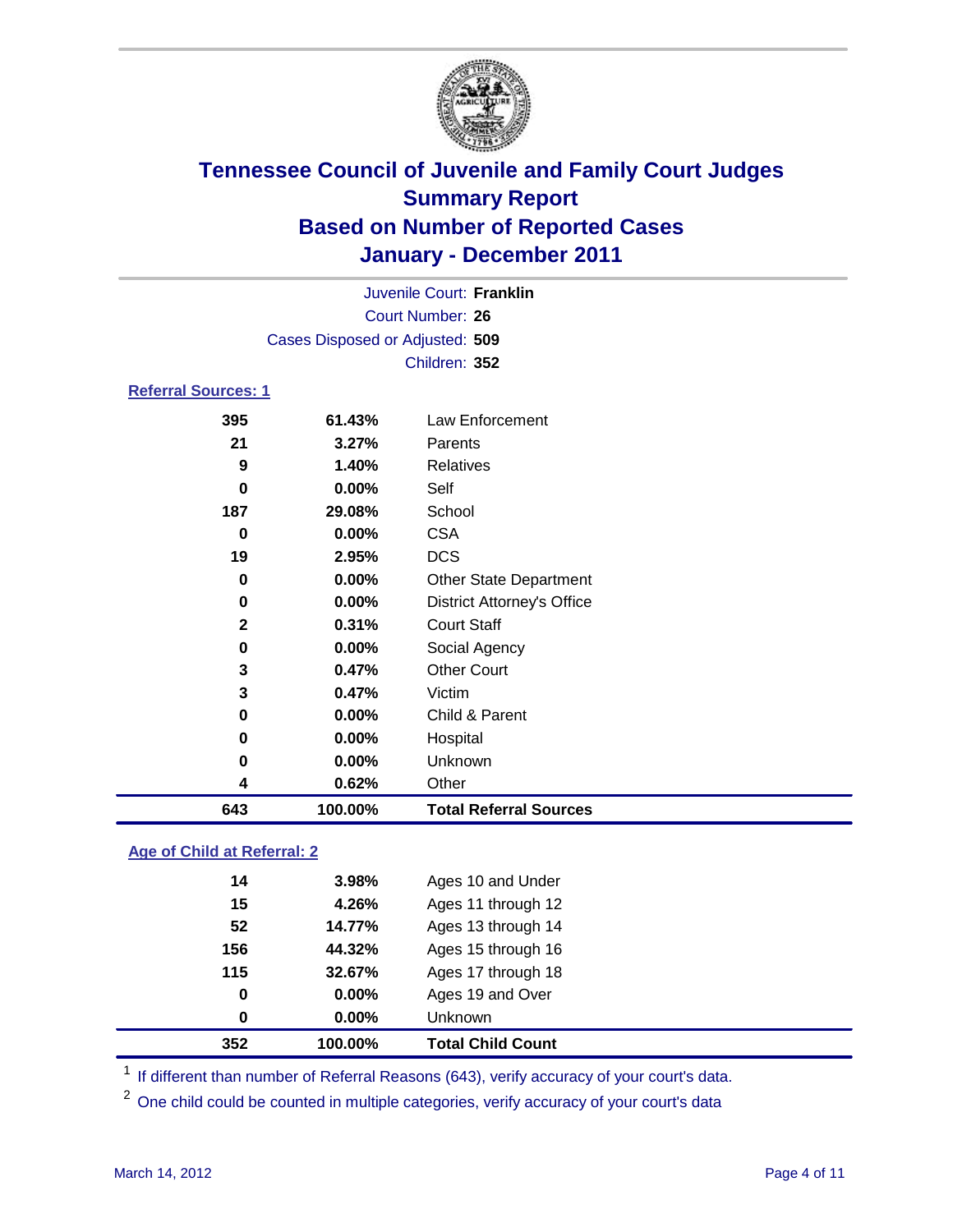

| Juvenile Court: Franklin                |                                 |                          |  |  |
|-----------------------------------------|---------------------------------|--------------------------|--|--|
|                                         | <b>Court Number: 26</b>         |                          |  |  |
|                                         | Cases Disposed or Adjusted: 509 |                          |  |  |
|                                         |                                 | Children: 352            |  |  |
| Sex of Child: 1                         |                                 |                          |  |  |
| 210                                     | 59.66%                          | Male                     |  |  |
| 142                                     | 40.34%                          | Female                   |  |  |
| $\mathbf 0$                             | 0.00%                           | Unknown                  |  |  |
| 352                                     | 100.00%                         | <b>Total Child Count</b> |  |  |
| Race of Child: 1                        |                                 |                          |  |  |
| 322                                     | 91.48%                          | White                    |  |  |
| 24                                      | 6.82%                           | African American         |  |  |
| $\mathbf 0$                             | 0.00%                           | Native American          |  |  |
| 0                                       | 0.00%                           | Asian                    |  |  |
| 6                                       | 1.70%                           | Mixed                    |  |  |
| $\mathbf 0$                             | 0.00%                           | Unknown                  |  |  |
| 352                                     | 100.00%                         | <b>Total Child Count</b> |  |  |
| <b>Hispanic Origin: 1</b>               |                                 |                          |  |  |
| 6                                       | 1.70%                           | Yes                      |  |  |
| 346                                     | 98.30%                          | No                       |  |  |
| $\mathbf 0$                             | 0.00%                           | Unknown                  |  |  |
| 352                                     | 100.00%                         | <b>Total Child Count</b> |  |  |
| <b>School Enrollment of Children: 1</b> |                                 |                          |  |  |
|                                         |                                 |                          |  |  |
| 340                                     | 96.59%                          | Yes                      |  |  |
| 11                                      | 3.13%                           | <b>No</b>                |  |  |
| 1                                       | 0.28%                           | Unknown                  |  |  |
| 352                                     | 100.00%                         | <b>Total Child Count</b> |  |  |

One child could be counted in multiple categories, verify accuracy of your court's data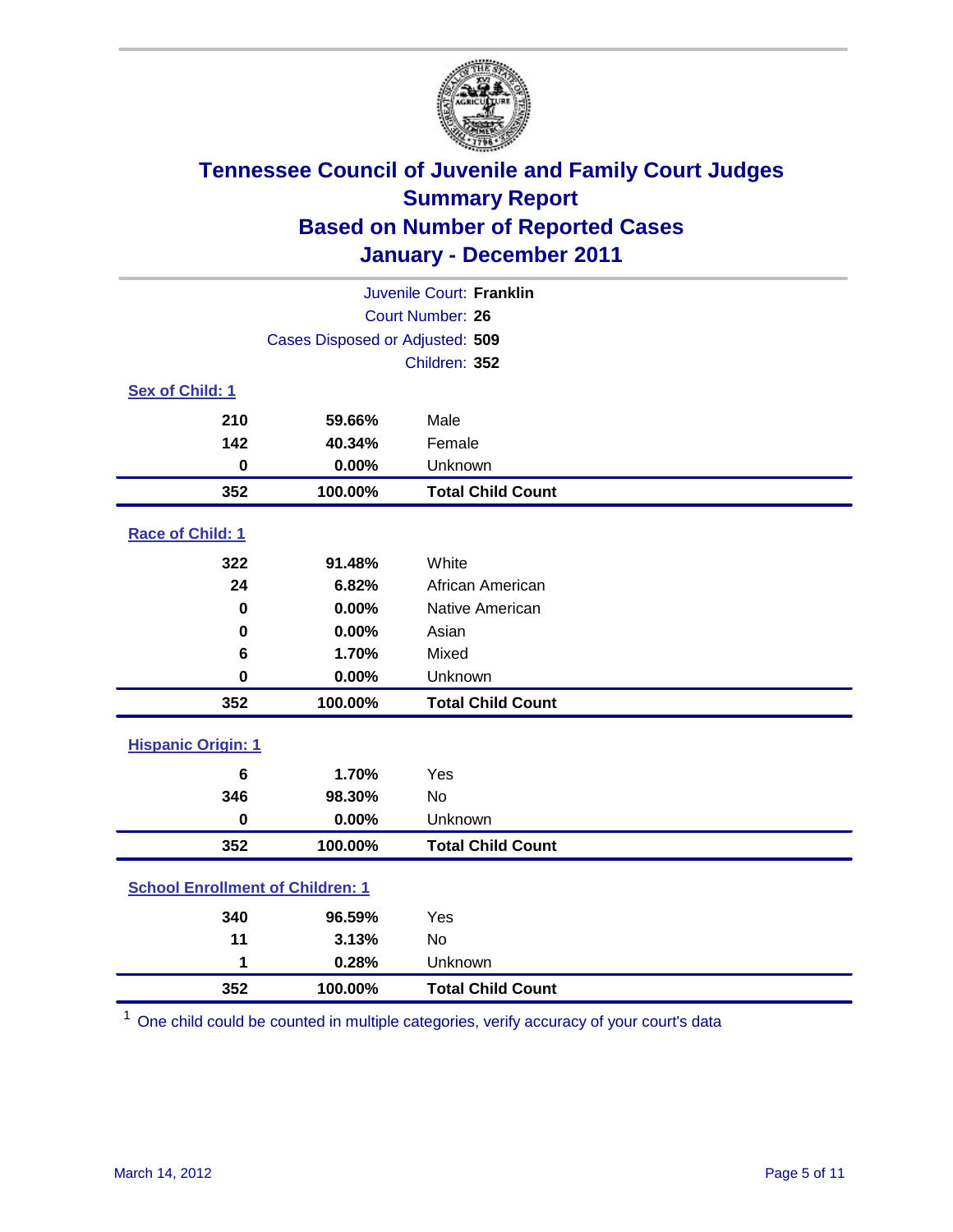

Court Number: **26** Juvenile Court: **Franklin** Cases Disposed or Adjusted: **509** Children: **352**

### **Living Arrangement of Child at Time of Referral: 1**

| 352          | 100.00%  | <b>Total Child Count</b>     |
|--------------|----------|------------------------------|
| 0            | $0.00\%$ | Other                        |
| 1            | 0.28%    | Unknown                      |
| 1            | 0.28%    | Independent                  |
| 0            | $0.00\%$ | In an Institution            |
| 1            | 0.28%    | In a Residential Center      |
| $\mathbf{2}$ | 0.57%    | In a Group Home              |
| 7            | 1.99%    | With Foster Family           |
| 0            | $0.00\%$ | With Adoptive Parents        |
| 31           | 8.81%    | <b>With Relatives</b>        |
| 32           | 9.09%    | <b>With Father</b>           |
| 124          | 35.23%   | With Mother                  |
| 37           | 10.51%   | With Mother and Stepfather   |
| 15           | 4.26%    | With Father and Stepmother   |
| 101          | 28.69%   | With Both Biological Parents |
|              |          |                              |

### **Type of Detention: 2**

| 509      | 100.00%  | <b>Total Detention Count</b> |  |
|----------|----------|------------------------------|--|
| 0        | $0.00\%$ | Other                        |  |
| 501      | 98.43%   | Does Not Apply               |  |
| 0        | $0.00\%$ | Unknown                      |  |
| 0        | 0.00%    | <b>Psychiatric Hospital</b>  |  |
| $\bf{0}$ | 0.00%    | Jail - No Separation         |  |
| 0        | $0.00\%$ | Jail - Partial Separation    |  |
| 0        | $0.00\%$ | Jail - Complete Separation   |  |
| 7        | 1.38%    | Juvenile Detention Facility  |  |
| 1        | 0.20%    | Non-Secure Placement         |  |
|          |          |                              |  |

<sup>1</sup> One child could be counted in multiple categories, verify accuracy of your court's data

<sup>2</sup> If different than number of Cases (509) verify accuracy of your court's data.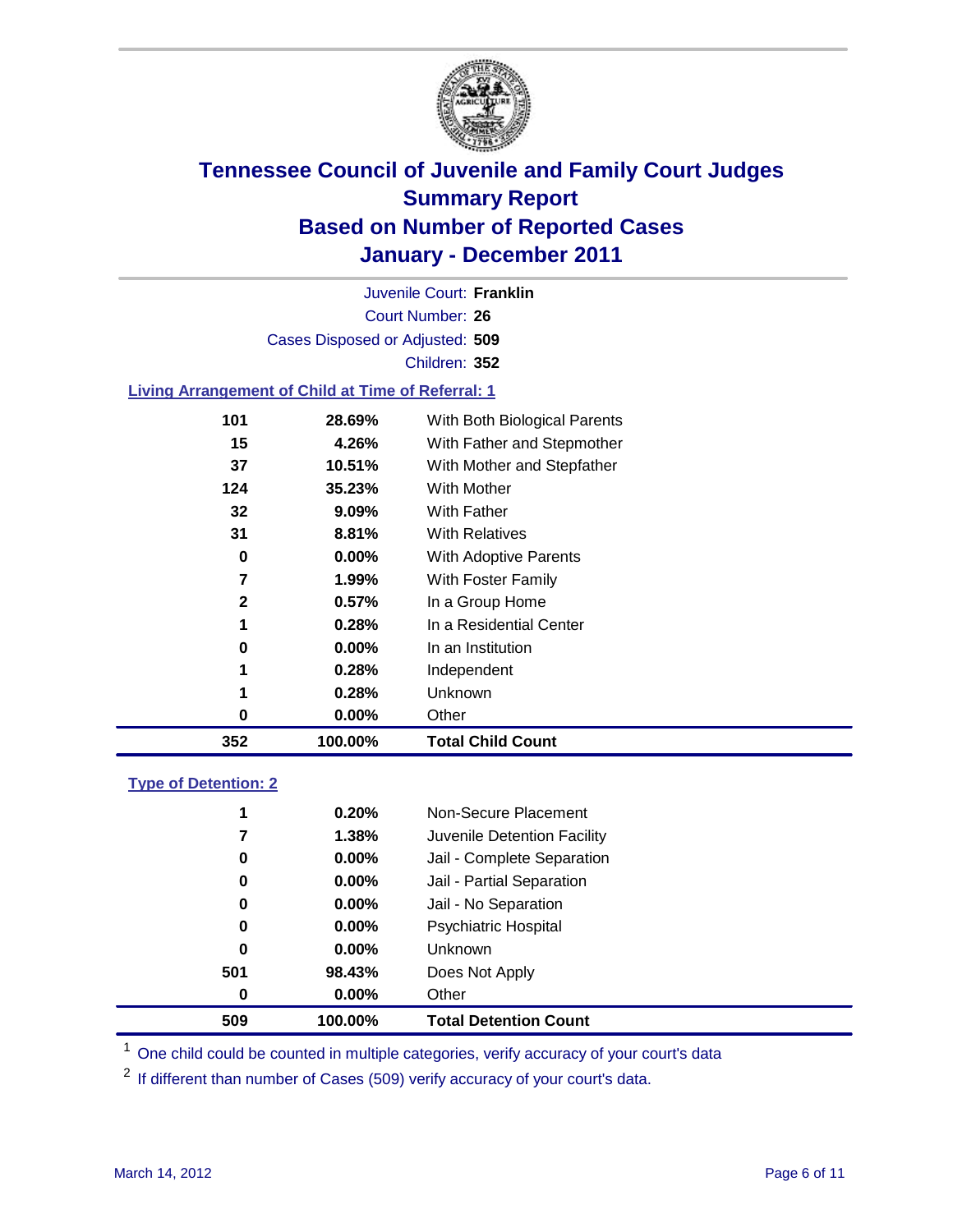

|                                                    | Juvenile Court: Franklin        |                                      |  |  |  |  |
|----------------------------------------------------|---------------------------------|--------------------------------------|--|--|--|--|
|                                                    | Court Number: 26                |                                      |  |  |  |  |
|                                                    | Cases Disposed or Adjusted: 509 |                                      |  |  |  |  |
|                                                    | Children: 352                   |                                      |  |  |  |  |
| <b>Placement After Secure Detention Hearing: 1</b> |                                 |                                      |  |  |  |  |
| 2                                                  | 0.39%                           | Returned to Prior Living Arrangement |  |  |  |  |
| $\mathbf 2$                                        | 0.39%                           | Juvenile Detention Facility          |  |  |  |  |
| 0                                                  | 0.00%                           | Jail                                 |  |  |  |  |
| 3                                                  | 0.59%                           | Shelter / Group Home                 |  |  |  |  |
| 0                                                  | 0.00%                           | <b>Foster Family Home</b>            |  |  |  |  |
| 0                                                  | 0.00%                           | Psychiatric Hospital                 |  |  |  |  |
| 0                                                  | 0.00%                           | Unknown                              |  |  |  |  |
| 502                                                | 98.62%                          | Does Not Apply                       |  |  |  |  |
| 0                                                  | 0.00%                           | Other                                |  |  |  |  |
| 509                                                | 100.00%                         | <b>Total Placement Count</b>         |  |  |  |  |
|                                                    |                                 |                                      |  |  |  |  |
| <b>Intake Actions: 2</b>                           |                                 |                                      |  |  |  |  |
| 406                                                | 63.14%                          | <b>Petition Filed</b>                |  |  |  |  |
| 0                                                  | 0.00%                           | <b>Motion Filed</b>                  |  |  |  |  |
| 235                                                | 36.55%                          | <b>Citation Processed</b>            |  |  |  |  |
| 1                                                  | 0.16%                           | Notification of Paternity Processed  |  |  |  |  |
| 0                                                  | 0.00%                           | Scheduling of Judicial Review        |  |  |  |  |
| 0                                                  | 0.00%                           | Scheduling of Administrative Review  |  |  |  |  |
| 0                                                  | $0.00\%$                        | Scheduling of Foster Care Review     |  |  |  |  |
| 0                                                  | 0.00%                           | Unknown                              |  |  |  |  |
| 0                                                  | 0.00%                           | Does Not Apply                       |  |  |  |  |
|                                                    | 0.16%                           | Other                                |  |  |  |  |
| 643                                                | 100.00%                         | <b>Total Intake Count</b>            |  |  |  |  |

<sup>1</sup> If different than number of Cases (509) verify accuracy of your court's data.

<sup>2</sup> If different than number of Referral Reasons (643), verify accuracy of your court's data.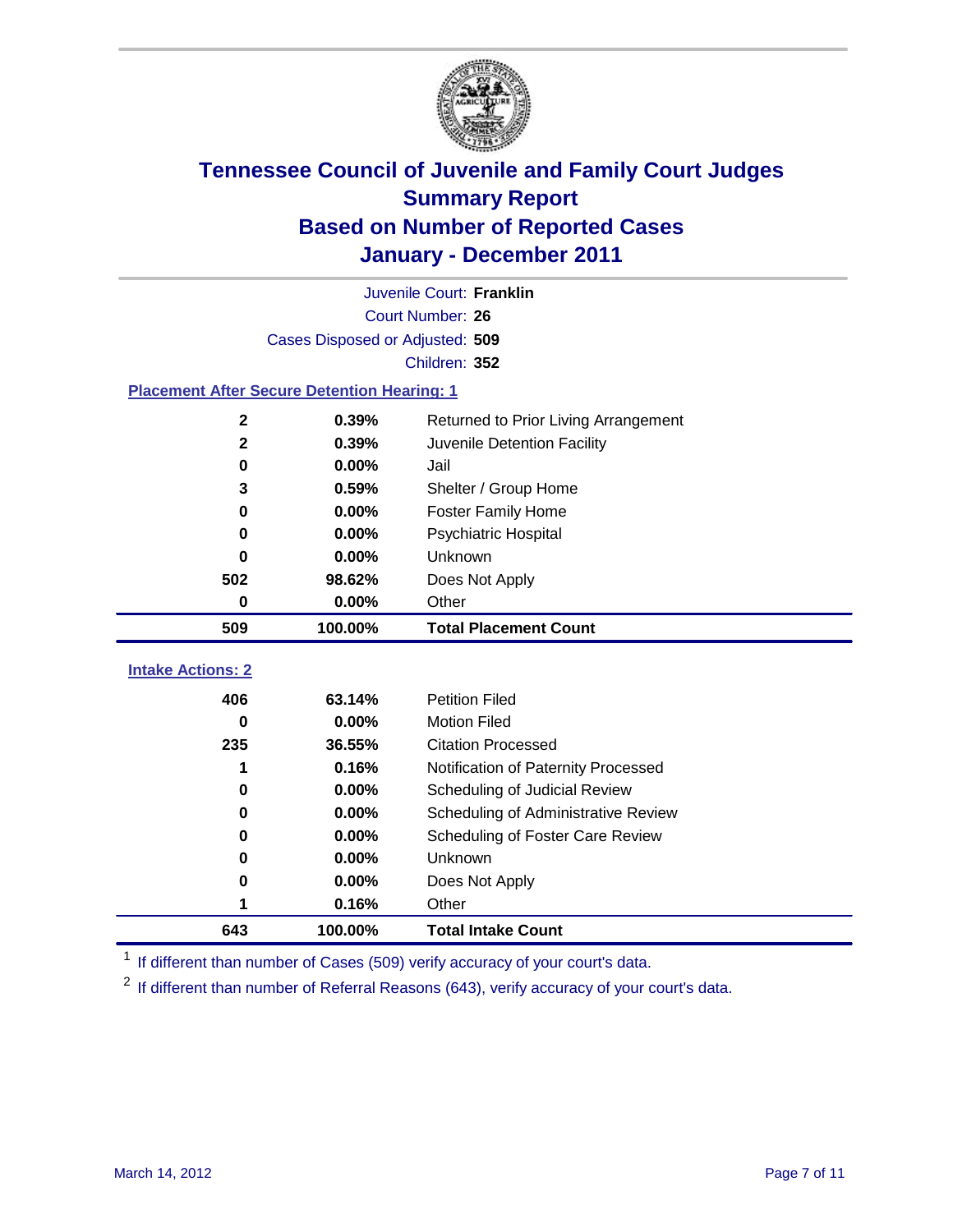

Court Number: **26** Juvenile Court: **Franklin** Cases Disposed or Adjusted: **509** Children: **352**

### **Last Grade Completed by Child: 1**

| 0                                       | 0.00%   | Too Young for School         |  |
|-----------------------------------------|---------|------------------------------|--|
| 0                                       | 0.00%   | Preschool                    |  |
| 1                                       | 0.28%   | Kindergarten                 |  |
| 3                                       | 0.85%   | 1st Grade                    |  |
| $\mathbf{2}$                            | 0.57%   | 2nd Grade                    |  |
| 5                                       | 1.42%   | 3rd Grade                    |  |
| 5                                       | 1.42%   | 4th Grade                    |  |
| 1                                       | 0.28%   | 5th Grade                    |  |
| 23                                      | 6.53%   | 6th Grade                    |  |
| 17                                      | 4.83%   | 7th Grade                    |  |
| 50                                      | 14.20%  | 8th Grade                    |  |
| 68                                      | 19.32%  | 9th Grade                    |  |
| 88                                      | 25.00%  | 10th Grade                   |  |
| 60                                      | 17.05%  | 11th Grade                   |  |
| 3                                       | 0.85%   | 12th Grade                   |  |
| 0                                       | 0.00%   | Non-Graded Special Ed        |  |
| 1                                       | 0.28%   | <b>GED</b>                   |  |
| 9                                       | 2.56%   | Graduated                    |  |
| 0                                       | 0.00%   | <b>Never Attended School</b> |  |
| 16                                      | 4.55%   | Unknown                      |  |
| 0                                       | 0.00%   | Other                        |  |
| 352                                     | 100.00% | <b>Total Child Count</b>     |  |
|                                         |         |                              |  |
| <b>Enrolled in Special Education: 1</b> |         |                              |  |

|     |        | <b>Total Child Count</b> |
|-----|--------|--------------------------|
| 14  | 3.98%  | Unknown                  |
| 292 | 82.95% | No.                      |
| 46  | 13.07% | Yes                      |
|     |        | 352<br>100.00%           |

One child could be counted in multiple categories, verify accuracy of your court's data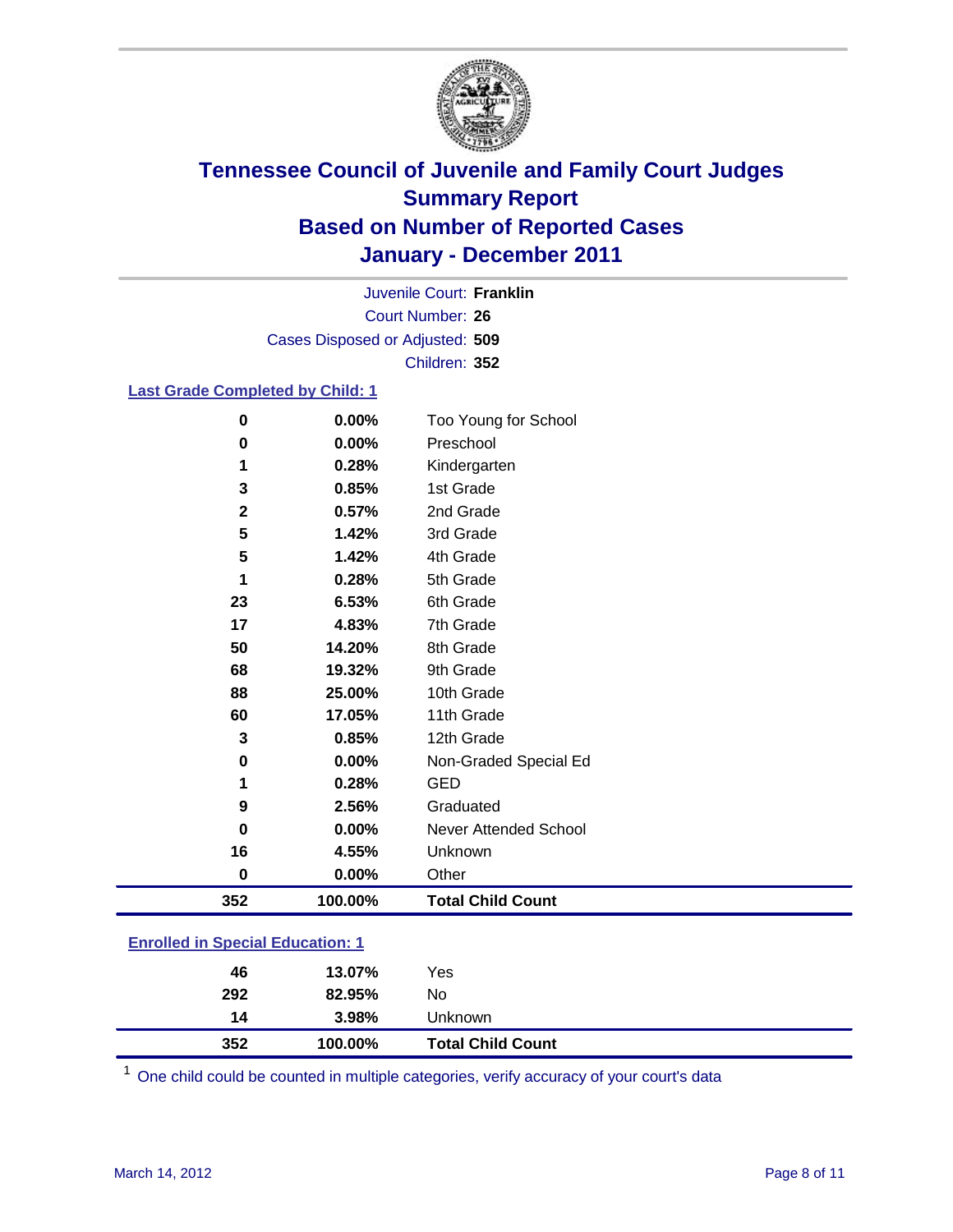

|                              | Juvenile Court: Franklin        |                           |  |  |  |
|------------------------------|---------------------------------|---------------------------|--|--|--|
|                              | Court Number: 26                |                           |  |  |  |
|                              | Cases Disposed or Adjusted: 509 |                           |  |  |  |
|                              | Children: 352                   |                           |  |  |  |
| <b>Action Executed By: 1</b> |                                 |                           |  |  |  |
| 643                          | 100.00%                         | Judge                     |  |  |  |
| 0                            | $0.00\%$                        | Magistrate                |  |  |  |
| 0                            | $0.00\%$                        | <b>YSO</b>                |  |  |  |
| 0                            | $0.00\%$                        | Other                     |  |  |  |
| 0                            | 0.00%                           | Unknown                   |  |  |  |
| 643                          | 100.00%                         | <b>Total Action Count</b> |  |  |  |

### **Formal / Informal Actions: 1**

| 111 | 17.26%   | <b>Dismissed</b>                                 |
|-----|----------|--------------------------------------------------|
| 0   | $0.00\%$ | Retired / Nolle Prosequi                         |
| 168 | 26.13%   | <b>Complaint Substantiated Delinquent</b>        |
| 101 | 15.71%   | <b>Complaint Substantiated Status Offender</b>   |
| 4   | 0.62%    | <b>Complaint Substantiated Dependent/Neglect</b> |
| 0   | $0.00\%$ | <b>Complaint Substantiated Abused</b>            |
| 0   | $0.00\%$ | <b>Complaint Substantiated Mentally III</b>      |
| 133 | 20.68%   | Informal Adjustment                              |
| 7   | 1.09%    | <b>Pretrial Diversion</b>                        |
| 0   | $0.00\%$ | <b>Transfer to Adult Court Hearing</b>           |
| 1   | 0.16%    | Charges Cleared by Transfer to Adult Court       |
| 0   | $0.00\%$ | Special Proceeding                               |
| 56  | 8.71%    | <b>Review Concluded</b>                          |
| 59  | 9.18%    | Case Held Open                                   |
| 3   | 0.47%    | Other                                            |
| 0   | $0.00\%$ | Unknown                                          |
| 643 | 100.00%  | <b>Total Action Count</b>                        |

<sup>1</sup> If different than number of Referral Reasons (643), verify accuracy of your court's data.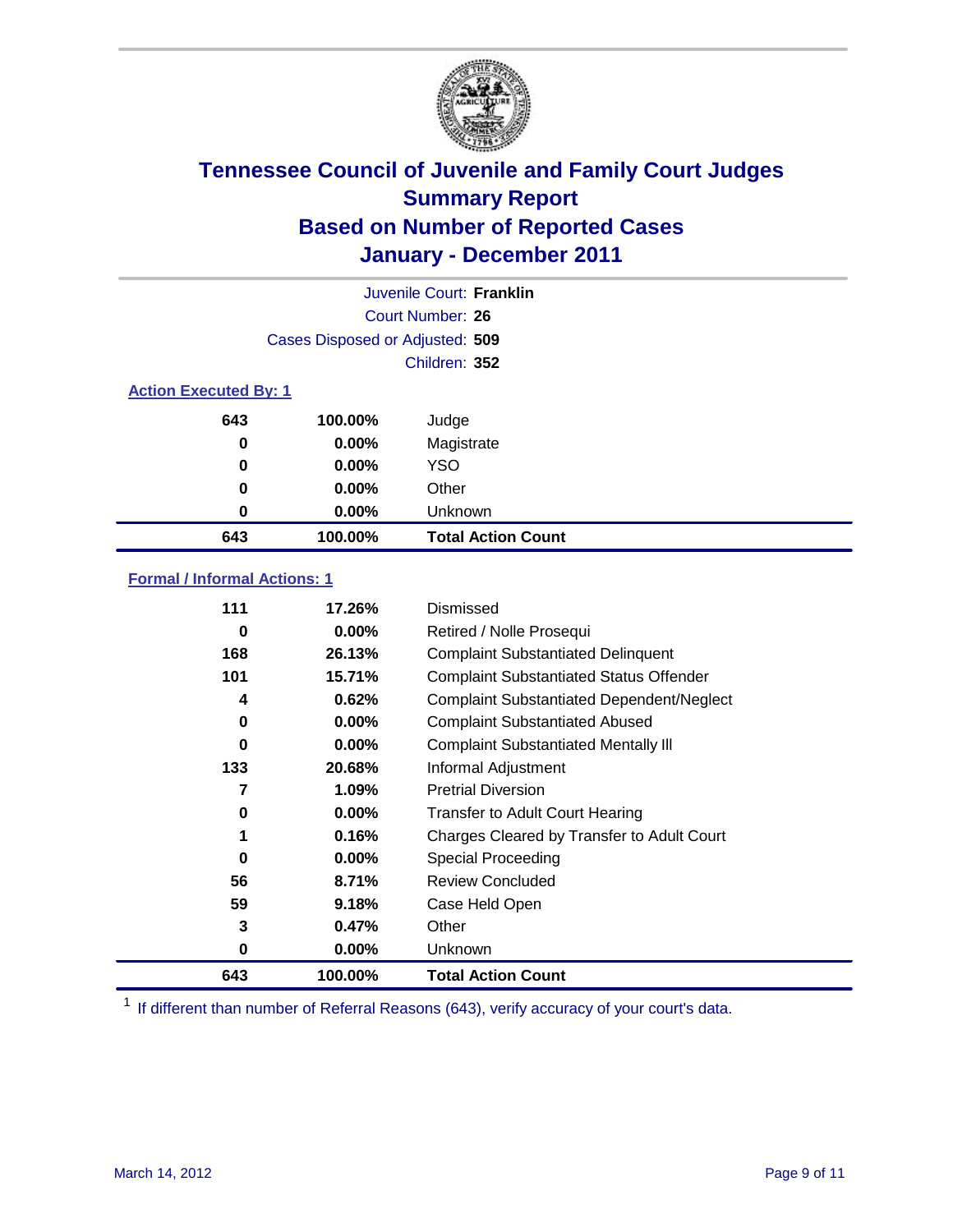

|                       |                                 | Juvenile Court: Franklin                              |
|-----------------------|---------------------------------|-------------------------------------------------------|
|                       |                                 | <b>Court Number: 26</b>                               |
|                       | Cases Disposed or Adjusted: 509 |                                                       |
|                       |                                 | Children: 352                                         |
| <b>Case Outcomes:</b> |                                 | There can be multiple outcomes for one child or case. |
| 52                    | 5.68%                           | <b>Case Dismissed</b>                                 |
| $\mathbf 2$           | 0.22%                           | Case Retired or Nolle Prosequi                        |
| 115                   | 12.57%                          | Warned / Counseled                                    |
| 57                    | 6.23%                           | <b>Held Open For Review</b>                           |
| 70                    | 7.65%                           | Supervision / Probation to Juvenile Court             |
| 0                     | 0.00%                           | <b>Probation to Parents</b>                           |
| 1                     | 0.11%                           | Referral to Another Entity for Supervision / Service  |
| 5                     | 0.55%                           | Referred for Mental Health Counseling                 |
| 34                    | 3.72%                           | Referred for Alcohol and Drug Counseling              |
| 0                     | 0.00%                           | <b>Referred to Alternative School</b>                 |
| 0                     | 0.00%                           | Referred to Private Child Agency                      |
| 0                     | 0.00%                           | Referred to Defensive Driving School                  |
| 0                     | 0.00%                           | Referred to Alcohol Safety School                     |
| 69                    | 7.54%                           | Referred to Juvenile Court Education-Based Program    |
| 7                     | 0.77%                           | Driver's License Held Informally                      |
| 0                     | 0.00%                           | <b>Voluntary Placement with DMHMR</b>                 |
| 0                     | 0.00%                           | <b>Private Mental Health Placement</b>                |
| 0                     | 0.00%                           | <b>Private MR Placement</b>                           |
| 0                     | 0.00%                           | Placement with City/County Agency/Facility            |
| 0                     | 0.00%                           | Placement with Relative / Other Individual            |
| 29                    | 3.17%                           | Fine                                                  |
| 121                   | 13.22%                          | <b>Public Service</b>                                 |
| 14                    | 1.53%                           | Restitution                                           |
| 1                     | 0.11%                           | <b>Runaway Returned</b>                               |
| 37                    | 4.04%                           | No Contact Order                                      |
| 1                     | 0.11%                           | Injunction Other than No Contact Order                |
| 7                     | 0.77%                           | <b>House Arrest</b>                                   |
| 4                     | 0.44%                           | <b>Court Defined Curfew</b>                           |
| 3                     | 0.33%                           | Dismissed from Informal Adjustment                    |
| 0                     | 0.00%                           | <b>Dismissed from Pretrial Diversion</b>              |
| 16                    | 1.75%                           | Released from Probation                               |
| 0                     | 0.00%                           | <b>Transferred to Adult Court</b>                     |
| 0                     | $0.00\%$                        | <b>DMHMR Involuntary Commitment</b>                   |